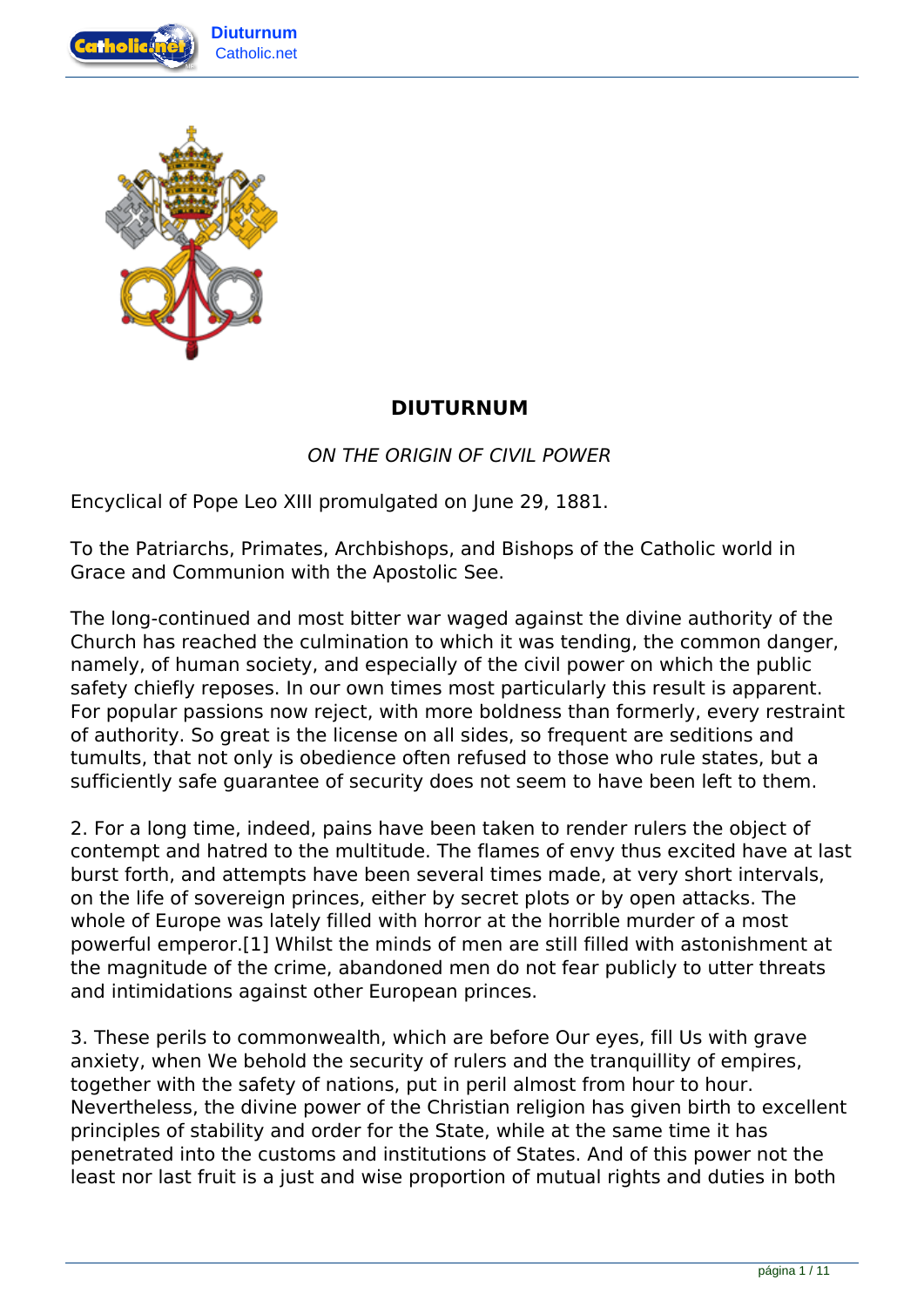

princes and peoples. For in the precepts and example of Christ our Lord there is a wonderful force for restraining in their duty as much those who obey as those who rule; and for keeping between them that agreement which is most according to nature, and that concord of wills, so to speak, from which arises a course of administration tranquil and free from all disturbance. Wherefore, being, by the favor of God, entrusted with the government of the Catholic Church, and made guardian and interpreter of the doctrines of Christ, We judge that it belongs to Our jurisdiction, venerable brethren, publicly to set forth what Catholic truth demands of everyone in this sphere of duty; thus making clear also by what way and by what means measures may be taken for the public safety in so critical a state of affairs.

4. Although man, when excited by a certain arrogance and contumacy, has often striven to cast aside the reins of authority, he has never yet been able to arrive at the state of obeying no one. In every association and community of men, necessity itself compels that some should hold preeminence, lest society, deprived of a prince or head by which it is ruled should come to dissolution and be prevented from attaining the end for which it was created and instituted. But, if it was not possible that political power should be removed from the midst of states, it is certain that men have used every art to take away its influence and to lessen its majesty, as was especially the case in the sixteenth century, when a fatal novelty of opinions infatuated many. Since that epoch, not only has the multitude striven after a liberty greater than is just, but it has seen fit to fashion the origin and construction of the civil society of men in accordance with its own will.

5. Indeed, very many men of more recent times, walking in the footsteps of those who in a former age assumed to themselves the name of philosophers,[2] say that all power comes from the people; so that those who exercise it in the State do so not as their own, but as delegated to them by the people, and that, by this rule, it can be revoked by the will of the very people by whom it was delegated. But from these, Catholics dissent, who affirm that the right to rule is from God, as from a natural and necessary principle.

6. It is of importance, however, to remark in this place that those who may be placed over the State may in certain cases be chosen by the will and decision of the multitude, without opposition to or impugning of the Catholic doctrine. And by this choice, in truth, the ruler is designated, but the rights of ruling are not thereby conferred. Nor is the authority delegated to him, but the person by whom it is to be exercised is determined upon.

7. There is no question here respecting forms of government, for there is no reason why the Church should not approve of the chief power being held by one man or by more, provided only it be just, and that it tend to the common advantage. Wherefore, so long as justice be respected, the people are not hindered from choosing for themselves that form of government which suits best either their own disposition, or the institutions and customs of their ancestors.[3]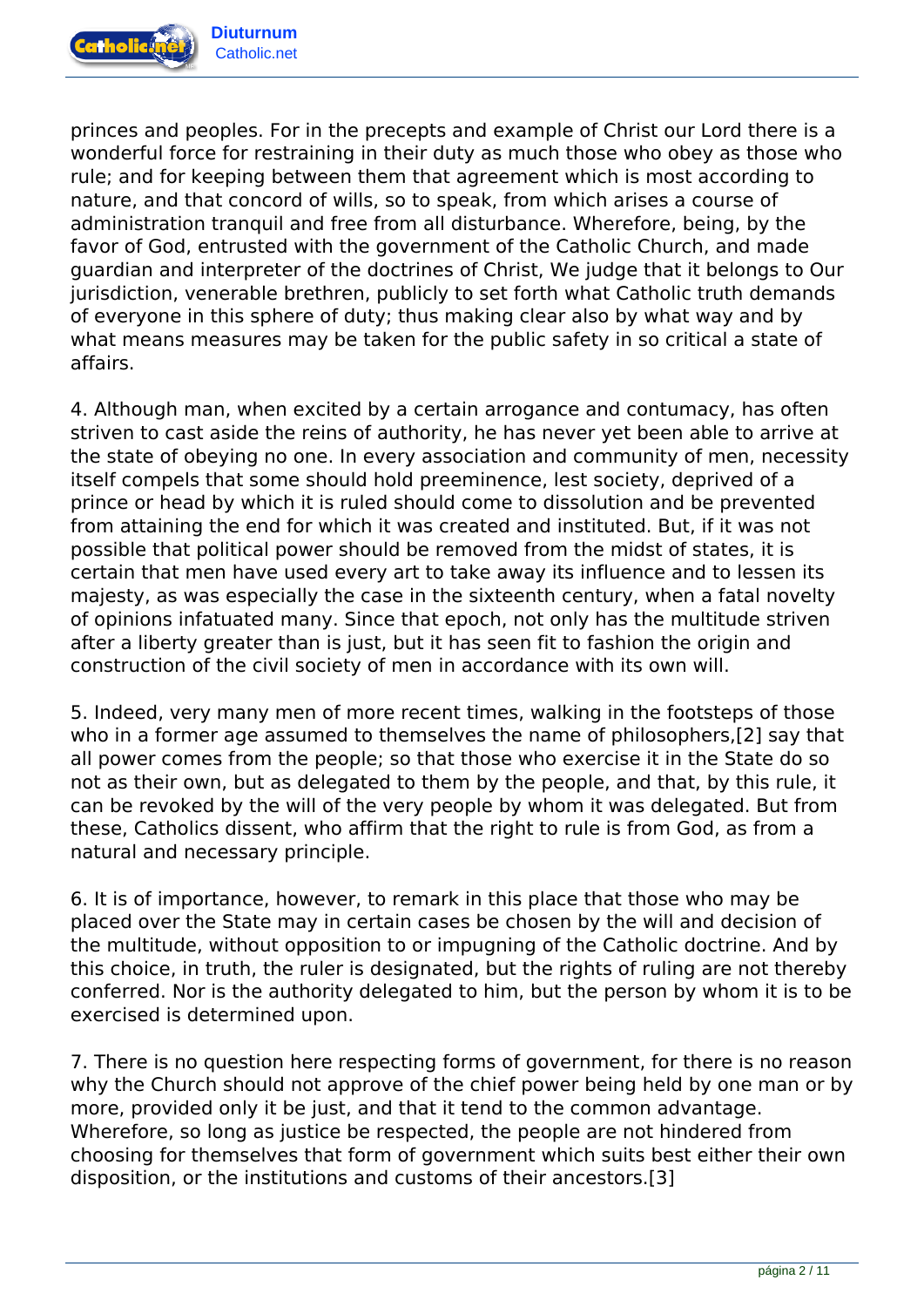

8. But, as regards political power, the Church rightly teaches that it comes from God, for it finds this clearly testified in the sacred Scriptures and in the monuments of antiquity; besides, no other doctrine can be conceived which is more agreeable to reason, or more in accord with the safety of both princes and peoples.

9. In truth, that the source of human power is in God the books of the Old Testament in very many places clearly establish. "By me kings reign . . . by me princes rule, and the mighty decree justice."[4] And in another place: "Give ear you that rule the people . . . for power is given you of the Lord and strength by the Most High."[5] The same thing is contained in the Book of Ecclesiasticus: "Over every nation he hath set a ruler."[6] These things, however, which they had learned of God, men were little by little untaught through heathen superstition, which even as it has corrupted the true aspect and often the very concept of things, so also it has corrupted the natural form and beauty of the chief power. Afterwards, when the Christian Gospel shed its light, vanity yielded to truth, and that noble and divine principle whence all authority flows began to shine forth. To the Roman governor, ostentatiously pretending that he had the power of releasing and of condemning, our Lord Jesus Christ answered: "Thou shouldst not have any power against me unless it were given thee from above."[7] And St. Augustine, in explaining this passage, says: "Let us learn what He said, which also He taught by His Apostle, that there is no power but from God."[8] The faithful voice of the Apostles, as an echo, repeats the doctrine and precepts of Jesus Christ. The teaching of Paul to the Romans, when subject to the authority of heathen princes, is lofty and full of gravity: "There is not power but from God," from which, as from its cause, he draws this conclusion: "The prince is the minister of God."[9]

10. The Fathers of the Church have taken great care to proclaim and propagate this very doctrine in which they had been instructed. "We do not attribute," says St. Augustine, "the power of giving government and empires to any but the true God."[10] On the same passage St. John Chrysostom says: "That there are kingdoms, and that some rule, while others are subject, and that none of these things is brought about by accident or rashly . . . is, I say, a work of divine wisdom."[11] The same truth is testified by St. Gregory the Great, saying: "We confess that power is given from above to emperors and kings."[12] Verily the holy doctors have undertaken to illustrate also the same precepts by the natural light of reason in such a way that they must appear to be altogether right and true, even to those who follow reason for their sole guide.

11. And, indeed, nature, or rather God who is the Author of nature, wills that man should live in a civil society; and this is clearly shown both by the faculty of language, the greatest medium of intercourse, and by numerous innate desires of the mind, and the many necessary things, and things of great importance, which men isolated cannot procure, but which they can procure when joined and associated with others. But now, a society can neither exist nor be conceived in which there is no one to govern the wills of individuals, in such a way as to make, as it were, one will out of many, and to impel them rightly and orderly to the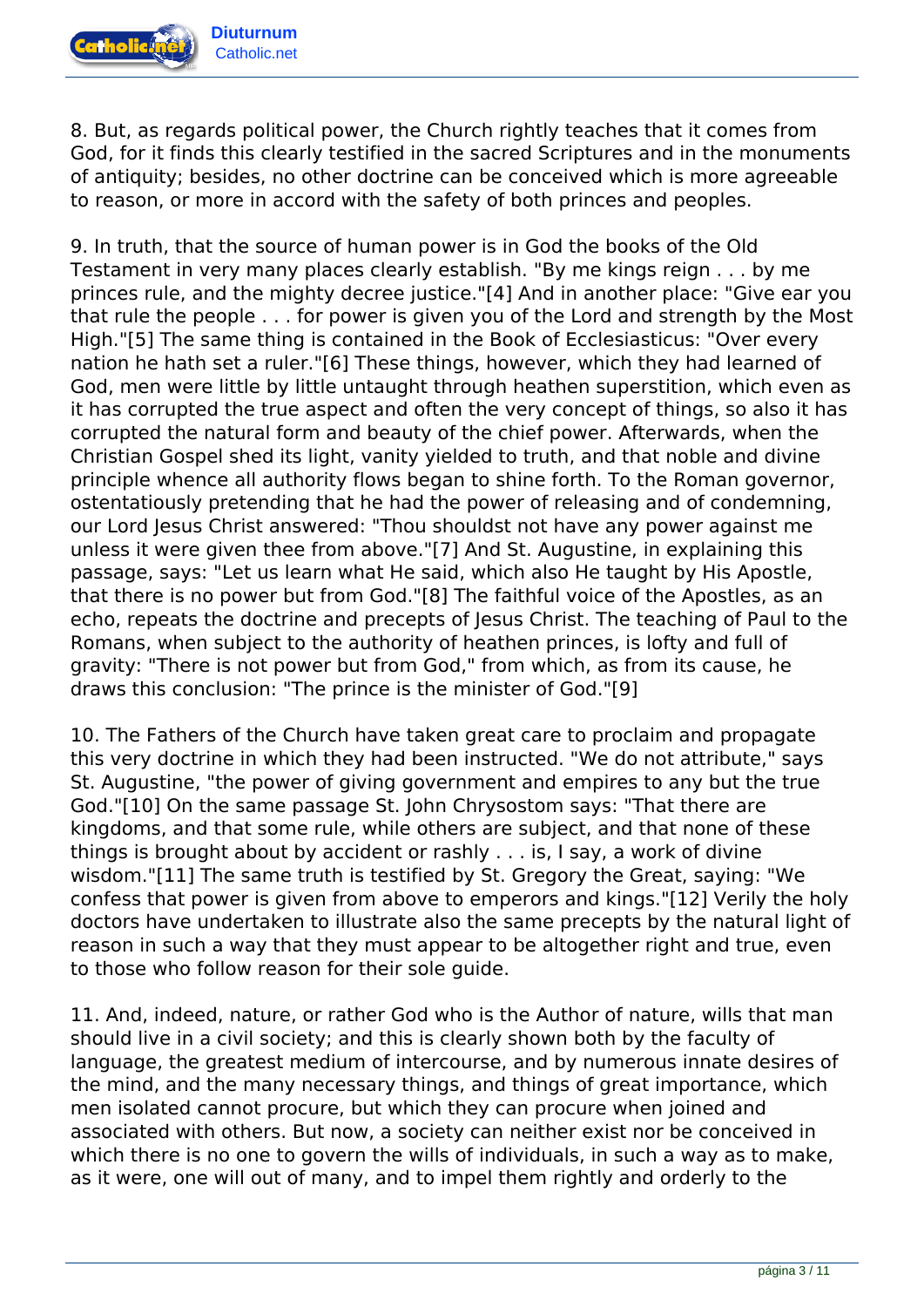

common good; therefore, God has willed that in a civil society there should be some to rule the multitude. And this also is a powerful argument, that those by whose authority the State is administered must be able so to compel the citizens to obedience that it is clearly a sin in the latter not to obey. But no man has in himself or of himself the power of constraining the free will of others by fetters of authority of this kind. This power resides solely in God, the Creator and Legislator of all things; and it is necessary that those who exercise it should do it as having received it from God. "There is one lawgiver and judge, who is able to destroy and deliver."[13] And this is clearly seen in every kind of power. That that which resides in priests comes from God is so acknowledged that among all nations they are recognized as, and called, the ministers of God. In like manner, the authority of fathers of families preserves a certain impressed image and form of the authority which is in God, "of whom all paternity in heaven and earth is named."[14] But in this way different kinds of authority have between them wonderful resemblances, since, whatever there is of government and authority, its origin is derived from one and the same Creator and Lord of the world, who is God.

12. Those who believe civil society to have risen from the free consent of men, looking for the origin of its authority from the same source, say that each individual has given up something of his right,[15] and that voluntarily every person has put himself into the power of the one man in whose person the whole of those rights has been centered. But it is a great error not to see, what is manifest, that men, as they are not a nomad race, have been created, without their own free will, for a natural community of life. It is plain, moreover, that the pact which they allege is openly a falsehood and a fiction, and that it has no authority to confer on political power such great force, dignity, and firmness as the safety of the State and the common good of the citizens require. Then only will the government have all those ornaments and guarantees, when it is understood to emanate from God as its august and most sacred source.

13. And it is impossible that any should be found not only more true but even more advantageous than this opinion. For the authority of the rulers of a State, if it be a certain communication of divine power, will by that very reason immediately acquire a dignity greater than human -- not, indeed, that impious and most absurd dignity sometimes desired by heathen emperors when affecting divine honors, but a true and solid one received by a certain divine gift and benefaction. Whence it will behoove citizens to submit themselves and to be obedient to rulers, as to God, not so much through fear of punishment as through respect for their majesty; nor for the sake of pleasing, but through conscience, as doing their duty. And by this means authority will remain far more firmly seated in its place. For the citizens, perceiving the force of this duty would necessarily avoid dishonesty and contumacy, because they must be persuaded that they who resist State authority resist the divine will; that they who refuse honor to rulers refuse it to God Himself.

14. This doctrine the Apostle Paul particularly inculcated on the Romans; to whom he wrote with so great authority and weight on the reverence to be entertained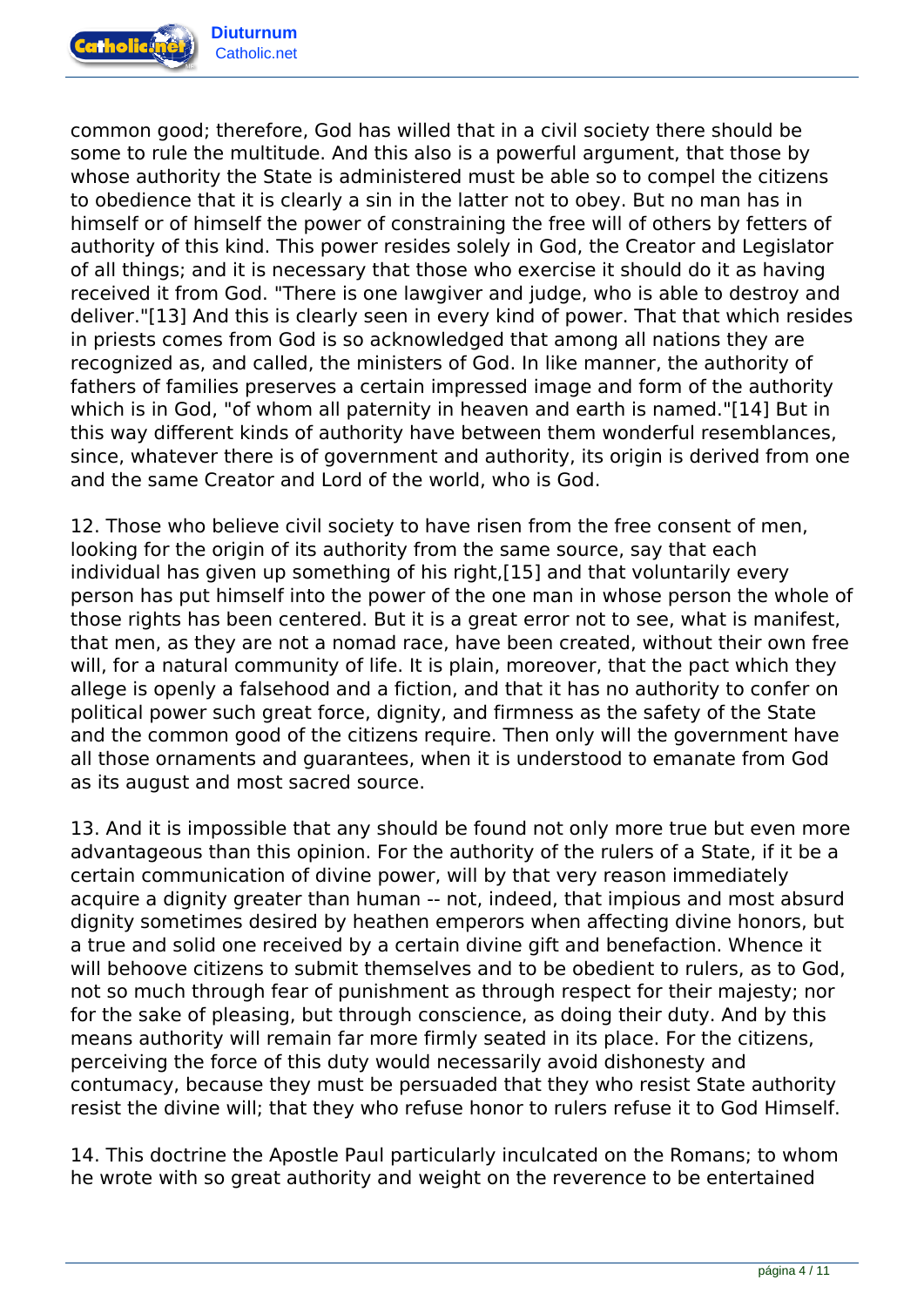

toward the higher powers, that it seems nothing could be prescribed more weightily: "Let every soul be subject to higher powers, for there is no power but from God, and those that are, are ordained of God. Therefore he that resisteth the power resisteth the ordinance of God, and they that resist purchase to themselves damnation . . . wherefore be subject of necessity, not only for wrath, but also for conscience' sake."[16] And in agreement with this is the celebrated declaration of Peter, the Prince of the Apostles, on the same subject: "Be ye subject, therefore, to every human creature for God's sake; whether it be to the king as excelling, or to governors, as sent by him for the punishment of evildoers, and for the praise of the good, for so is the will of God."[17]

15. The one only reason which men have for not obeying is when anything is demanded of them which is openly repugnant to the natural or the divine law, for it is equally unlawful to command to do anything in which the law of nature or the will of God is violated. If, therefore, it should happen to any one to be compelled to prefer one or the other, viz., to disregard either the commands of God or those of rulers, he must obey Jesus Christ, who commands us to "give to Caesar the things that are Caesar's, and to God the things that are God's,"[18] and must reply courageously after the example of the Apostles: "We ought to obey God rather than men."[19] And yet there is no reason why those who so behave themselves should be accused of refusing obedience; for, if the will of rulers is opposed to the will and the laws of God, they themselves exceed the bounds of their own power and pervert justice; nor can their authority then be valid, which, when there is no justice, is null.

16. But in order that justice may be retained in government it is of the highest importance that those who rule States should understand that political power was not created for the advantage of any private individual; and that the administration of the State must be carried on to the profit of those who have been committed to their care, not to the profit of those to whom it has been committed. Let princes take example from the Most High God, by whom authority is given to them; and, placing before themselves His model in governing the State, let them rule over the people with equity and faithfulness, and let them add to that severity, which is necessary, a paternal charity. On this account they are warned in the oracles of the sacred Scriptures, that they will have themselves some day to render an account to the King of kings and Lord of lords; if they shall fail in their duty, that it will not be possible for them in any way to escape the severity of God: "The Most High will examine your work and search out your thoughts: because being ministers of his kingdom you have not judged rightly. . . Horribly and speedily will he appear to you, for a most severe judgment shall be for them that bear rule. . . For God will not accept any man's person, neither will he stand in awe of any man's greatness; for he made the little and the great, and he hath equally care of all. But a greater punishment is ready for the more mighty.[20]

17. And if these precepts protect the State, all cause or desire for seditions is removed; the honor and security of rulers, the quiet and wellbeing of societies will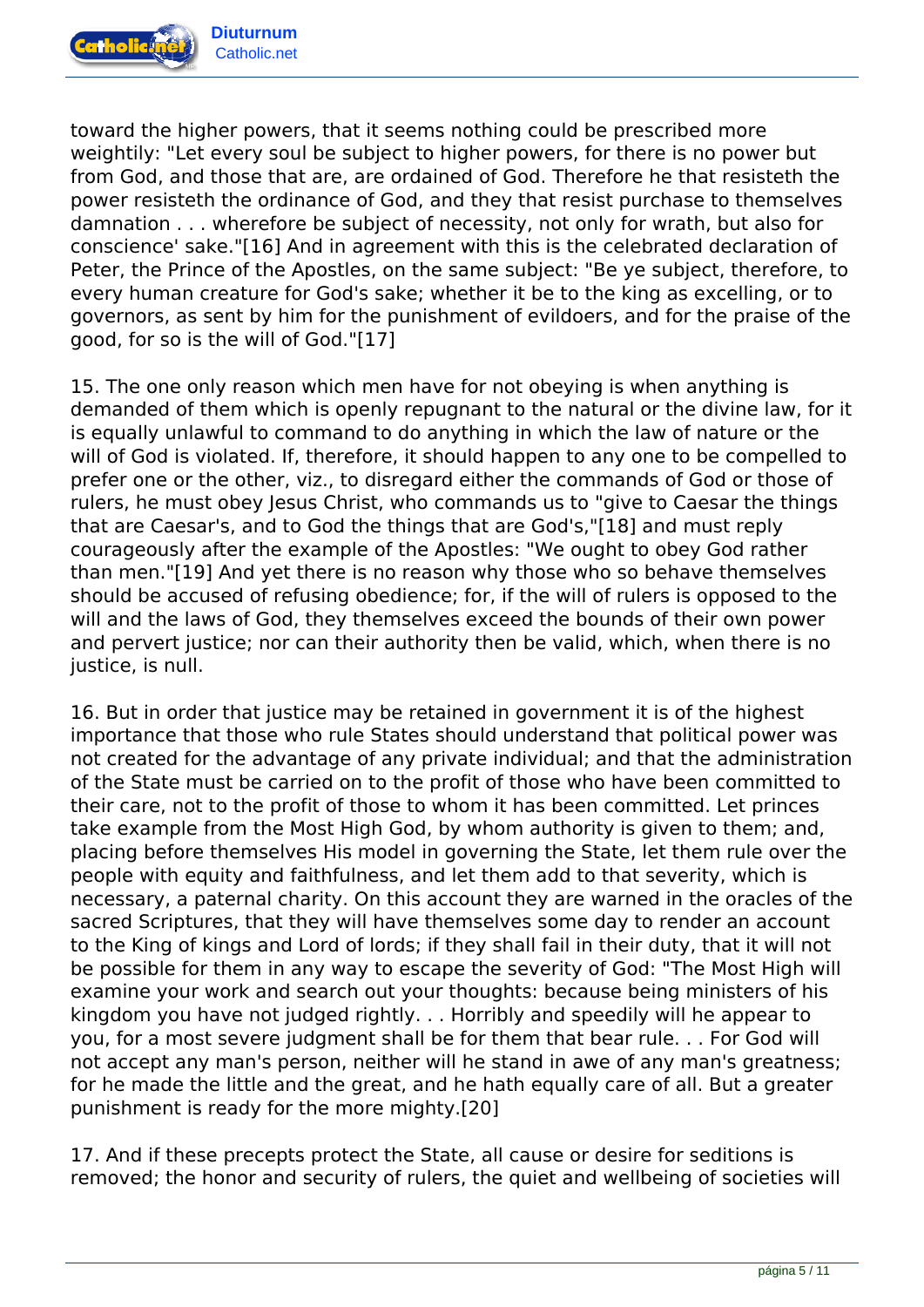

be secure. The dignity also of the citizen is best provided for; for to them it has been permitted to retain even in obedience that greatness which conduces to the excellence of man. For they understand that, in the judgment of God, there is neither slave nor free man; that there is one Lord of all, rich "to all that call upon Him,"[21] but that they on this account submit to and obey their rulers, because these in a certain sort bring before them the image of God, "whom to serve is to reign."

18. But the Church has always so acted that the Christian form of civil government may not dwell in the minds of men, but that it may be exhibited also in the life and habits of nations. As long as there were at the helm of the States pagan emperors, who were prevented by superstition from rising to that form of imperial government which We have sketched, she studied how to instill into the minds of subjects, immediately on their embracing the Christian institutions, the teaching that they must be desirous of bringing their lives into conformity with them. Therefore, the pastors of souls, after the example of the Apostle Paul, were accustomed to teach the people with the utmost care and diligence "to be subject to princes and powers, to obey at a word,"[22] and to pray God for all men and particularly "for kings and all that are in a high station: for this is good and acceptable in the sight of God our Savior."[23] And the Christians of old left the most striking proofs of this; for, when they were harassed in a very unjust and cruel way by pagan emperors, they nevertheless at no time omitted to conduct themselves obediently and submissively, so that, in fact, they seemed to vie with each other: those in cruelty, and these in obedience.

19. This great modesty, this fixed determination to obey, was so well known that it could not be obscured by the calumny and malice of enemies. On this account, those who were going to plead in public before the emperors for any persons bearing the Christian name proved by this argument especially that it was unjust to enact laws against the Christians because they were in the sight of all men exemplary in their bearing according to the laws. Athenagoras thus confidently addresses Marcus Aurelius Antoninus and Lucius Aurelius Commodus, his son: "You allow us, who commit no evil, yea, who demean ourselves the most piously and justly of all toward God and likewise toward your government, to be driven about, plundered and exiled."[24] In like manner, Tertullian openly praises the Christians because they were the best and surest friends of all to the Empire: "The Christian is the enemy of no one, much less of the emperor, whom he knows to be appointed by God, and whom he must, therefore, of necessity love, reverence and honor, and wish to be preserved together with the whole Roman Empire."[25] Nor did he hesitate to affirm that, within the limits of the Empire, the number of enemies was wont to diminish just in proportion as the number of Christians increased.[26] There is also a remarkable testimony to the same point in the Epistle to Diognetus, which confirms the statement that the Christians at that period were not only in the habit of obeying the laws, but in every office they of their own accord did more, and more perfectly, than they were required to do by the laws. "Christians observe these things which have obtained the sanction of the law, and in the character of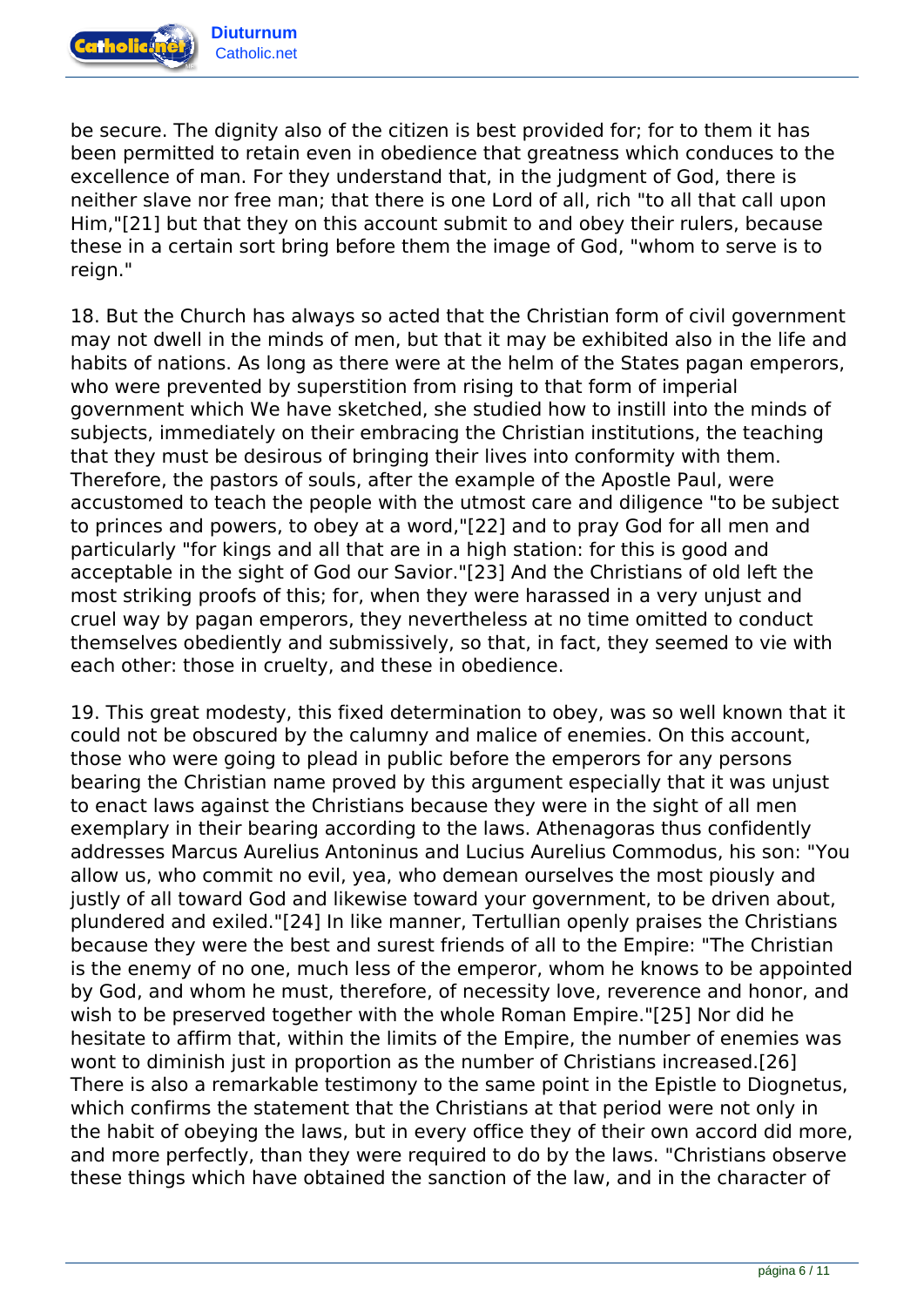

**Diuturnum** Catholic.net

their lives they even go beyond the law."[27]

20. The case, indeed, was different when they were ordered by the edicts of emperors and the threats of praetors to abandon the Christian faith or in any way fail in their duty. At these times, undoubtedly, they preferred to displease men rather than God. Yet, even under these circumstances, they were so far from doing anything seditious or despising the imperial majesty that they took it on themselves only to profess themselves Christians, and declare that they would not in any way alter their faith. But they had no thought of resistance, calmly and joyfully they went to the torture of the rack, in so much that the magnitude of the torments gave place to their magnitude of mind. During the same period the force of Christian principles was observed in like manner in the army. For it was a mark of a Christian soldier to combine the greatest fortitude with the greatest attention to military discipline, and to add to nobility of mind immovable fidelity towards his prince. But, if anything dishonorable was required of him, as, for instance, to break the laws of God, or to turn his sword against innocent disciples of Christ, then, indeed, he refused to execute the orders, yet in such wise that he would rather retire from the army and die for his religion than oppose the public authority by means of sedition and tumult.

21. But afterward, when Christian rulers were at the head of States, the Church insisted much more on testifying and preaching how much sanctity was inherent in the authority of rulers. Hence, when people thought of princedom, the image of a certain sacred majesty would present itself to their minds, by which they would be impelled to greater reverence and love of rulers. And on this account she wisely provides that kings should commence their reign with the celebration of solemn rites; which, in the Old Testament, was appointed by divine authority.[28]

22. But from the time when the civil society of men, raised from the ruins of the Roman Empire, gave hope of its future Christian greatness, the Roman Pontiffs, by the institution of the Holy Empire, consecrated the political power in a wonderful manner. Greatly, indeed, was the authority of rulers ennobled; and it is not to be doubted that what was then instituted would always have been a very great gain, both to ecclesiastical and civil society, if princes and peoples had ever looked to the same object as the Church. And, indeed, tranquillity and a sufficient prosperity lasted so long as there was a friendly agreement between these two powers. If the people were turbulent, the Church was at once the mediator for peace. Recalling all to their duty, she subdued the more lawless passions partly by kindness and partly by authority. So, if, in ruling, princes erred in their government, she went to them and, putting before them the rights, needs, and lawful wants of their people, urged them to equity, mercy, and kindness. Whence it was often brought about that the dangers of civil wars and popular tumults were stayed.

23. On the other hand, the doctrines on political power invented by late writers have already produced great ills amongst men, and it is to be feared that they will cause the very greatest disasters to posterity. For an unwillingness to attribute the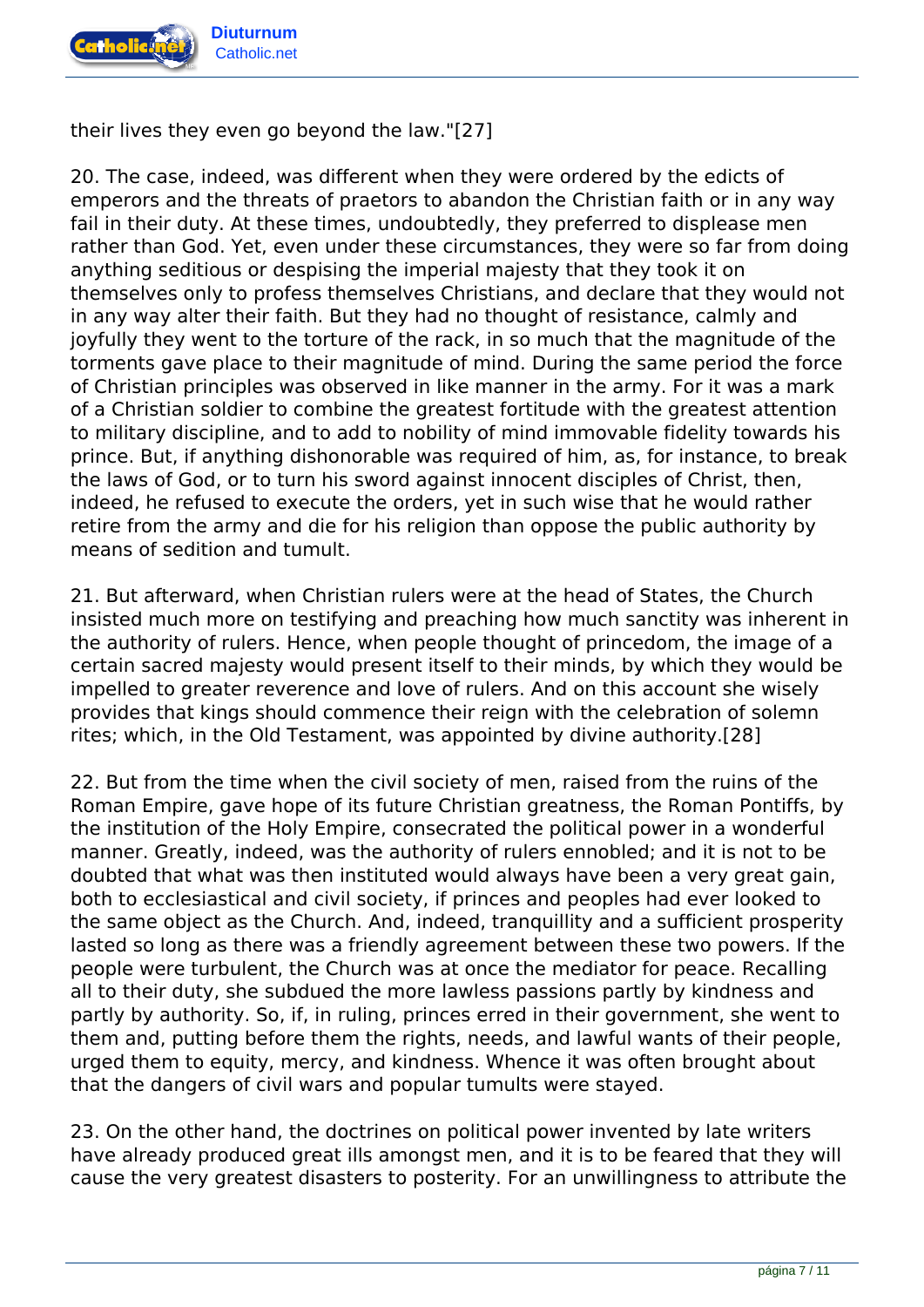

right of ruling to God, as its Author, is not less than a willingness to blot out the greatest splendor of political power and to destroy its force. And they who say that this power depends on the will of the people err in opinion first of all; then they place authority on too weak and unstable a foundation. For the popular passions, incited and goaded on by these opinions, will break out more insolently; and, with great harm to the common weal, descend headlong by an easy and smooth road to revolts and to open sedition. In truth, sudden uprisings and the boldest rebellions immediately followed in Germany the so-called Reformation,[29] the authors and leaders of which, by their new doctrines, attacked at the very foundation religious and civil authority; and this with so fearful an outburst of civil war and with such slaughter that there was scarcely any place free from tumult and bloodshed. From this heresy there arose in the last century a false philosophy -- a new right as it is called, and a popular authority, together with an unbridled license which many regard as the only true liberty. Hence we have reached the limit of horrors, to wit, communism, socialism, nihilism, hideous deformities of the civil society of men and almost its ruin. And yet too many attempt to enlarge the scope of these evils, and under the pretext of helping the multitude, already have fanned no small flames of misery. The things we thus mention are neither unknown nor very remote from us.

24. This, indeed, is all the graver because rulers, in the midst of such threatening dangers, have no remedies sufficient to restore discipline and tranquillity. They supply themselves with the power of laws, and think to coerce, by the severity of their punishment, those who disturb their governments. They are right to a certain extent, but yet should seriously consider that no power of punishment can be so great that it alone can preserve the State. For fear, as St. Thomas admirably teaches, "is a weak foundation; for those who are subdued by fear would, should an occasion arise in which they might hope for immunity, rise more eagerly against their rulers, in proportion to the previous extent of their restraint through fear." And besides, "from too great fear many fall into despair; and despair drives men to attempt boldly to gain what they desire."[30] That these things are so we see from experience. It is therefore necessary to seek a higher and more reliable reason for obedience, and to say explicitly that legal severity cannot be efficacious unless men are led on by duty, and moved by the salutary fear of God. But this is what religion can best ask of them, religion which by its power enters into the souls and bends the very wills of men causing them not only to render obedience to their rulers, but also to show their affection and good will, which is in every society of men the best guardian of safety.

25. For this reason the Roman Pontiffs are to be regarded as having greatly served the public good, for they have ever endeavored to break the turbulent and restless spirit of innovators, and have often warned men of the danger they are to civil society. In this respect we may worthily recall to mind the declaration of Clement VII to Ferdinand, King of Bohemia and Hungary: "In the cause of faith your own dignity and advantage and that of other rulers is included, since the faith cannot be shaken without your authority being brought down; which has been most clearly shown in several instances." In the same way the supreme forethought and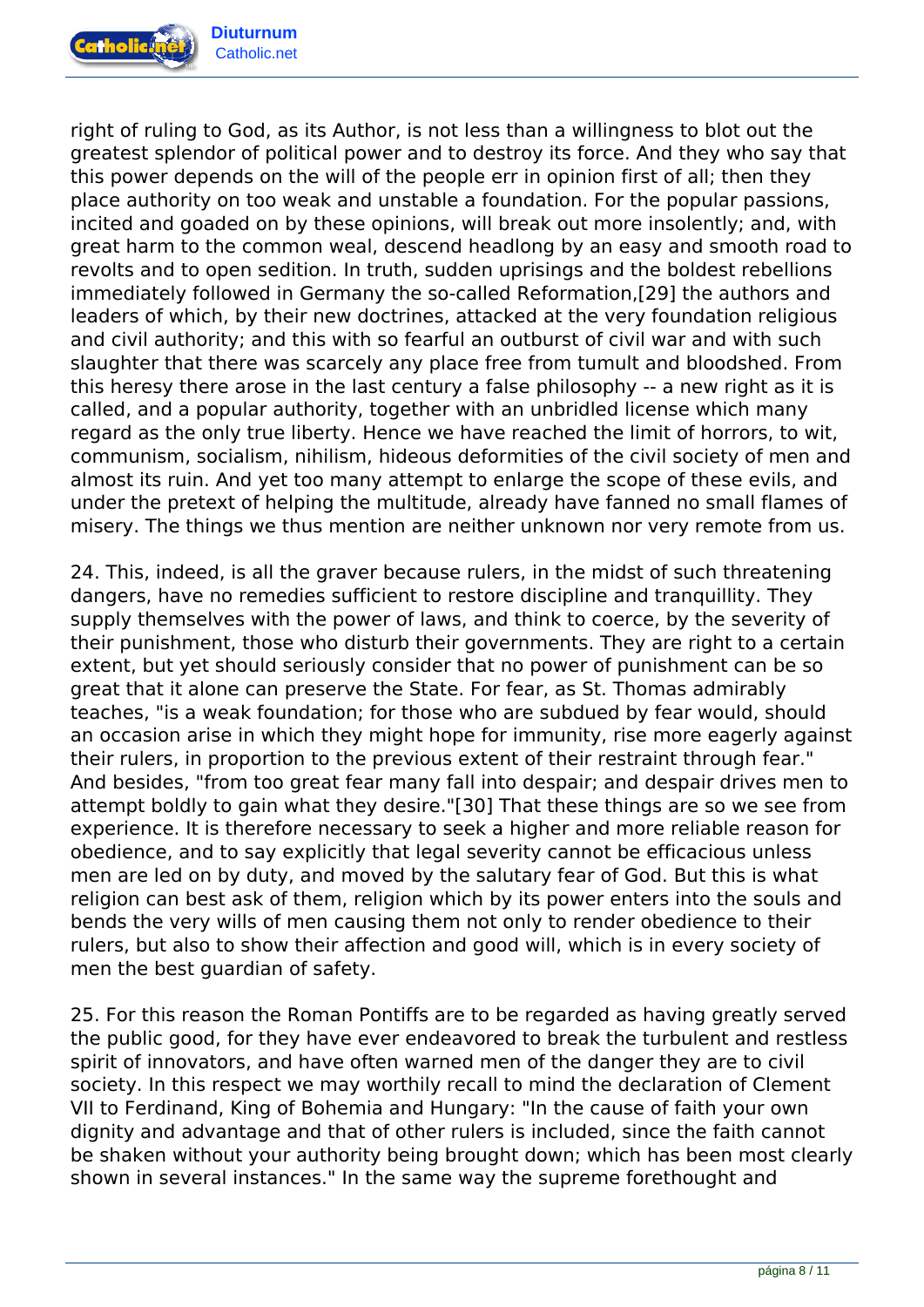

courage of Our predecessors have been shown, especially of Clement XI, Benedict XIV, and Leo XII,[31] who, when in their day the evil of vicious doctrine was more widely spreading and the boldness of the sects was becoming greater, endeavored by their authority to close the door against them. And We Ourselves have several times declared what great dangers are impending, and have pointed out the best ways of warding them off. To princes and other rulers of the State we have offered the protection of religion, and we have exhorted the people to make abundant use of the great benefits which the Church supplies. Our present object is to make rulers understand that this protection, which is stronger than any, is again offered to them; and We earnestly exhort them in our Lord to defend religion, and to consult the interest of their Lord to defend religion, and to consult the interest of their States by giving that liberty to the Church which cannot be taken away without injury and ruin to the commonwealth.

26. The Church of Christ, indeed, cannot be an object of suspicion to rulers, nor of hatred to the people; for it urges rulers to follow justice, and in nothing to decline from their duty; while at the same time it strengthens and in many ways supports their authority. All things that are of a civil nature the Church acknowledges and declares to be under the power and authority of the ruler; and in things whereof for different reasons the decision belongs both to the sacred and to the civil power, the Church wishes that there should be harmony between the two so that injurious contests may be avoided. As to what regards the people, the Church has been established for the salvation of all men and has ever loved them as a mother. For it is the Church which by the exercise of her charity has given gentleness to the minds of men, kindness to their manners, and justice to their laws. Never opposed to honest liberty, the Church has always detested a tyrant's rule. This custom which the Church has ever had of deserving well of mankind is notably expressed by St. Augustine when he says that "the Church teaches kings to study the welfare of their people, and people to submit to their kings, showing what is due to all: and that to all is due charity and to no one injustice."[32]

27. For these reasons, venerable brethren, your work will be most useful and salutary if you employ with us every industry and effort which God has given you in order to avert the dangers and evils of human society. Strive with all possible care to make men understand and show forth in their lives what the Catholic Church teaches on government and the duty of obedience. Let the people be frequently urged by your authority and teaching to fly from the forbidden sects, to abhor all conspiracy, to have nothing to do with sedition, and let them understand that they who for God's sake obey their rulers render a reasonable service and a generous obedience. And as it is God "who gives safety to kings,"[33] and grants to the people "to rest in the beauty of peace and in the tabernacles of confidence and in wealthy repose,"[34] it is to Him that we must pray, beseeching Him to incline all minds to uprightness and truth, to calm angry passions, to restore the long-wishedfor tranquillity to the world.

28. That we may pray with greater hope, let us take as our intercessors and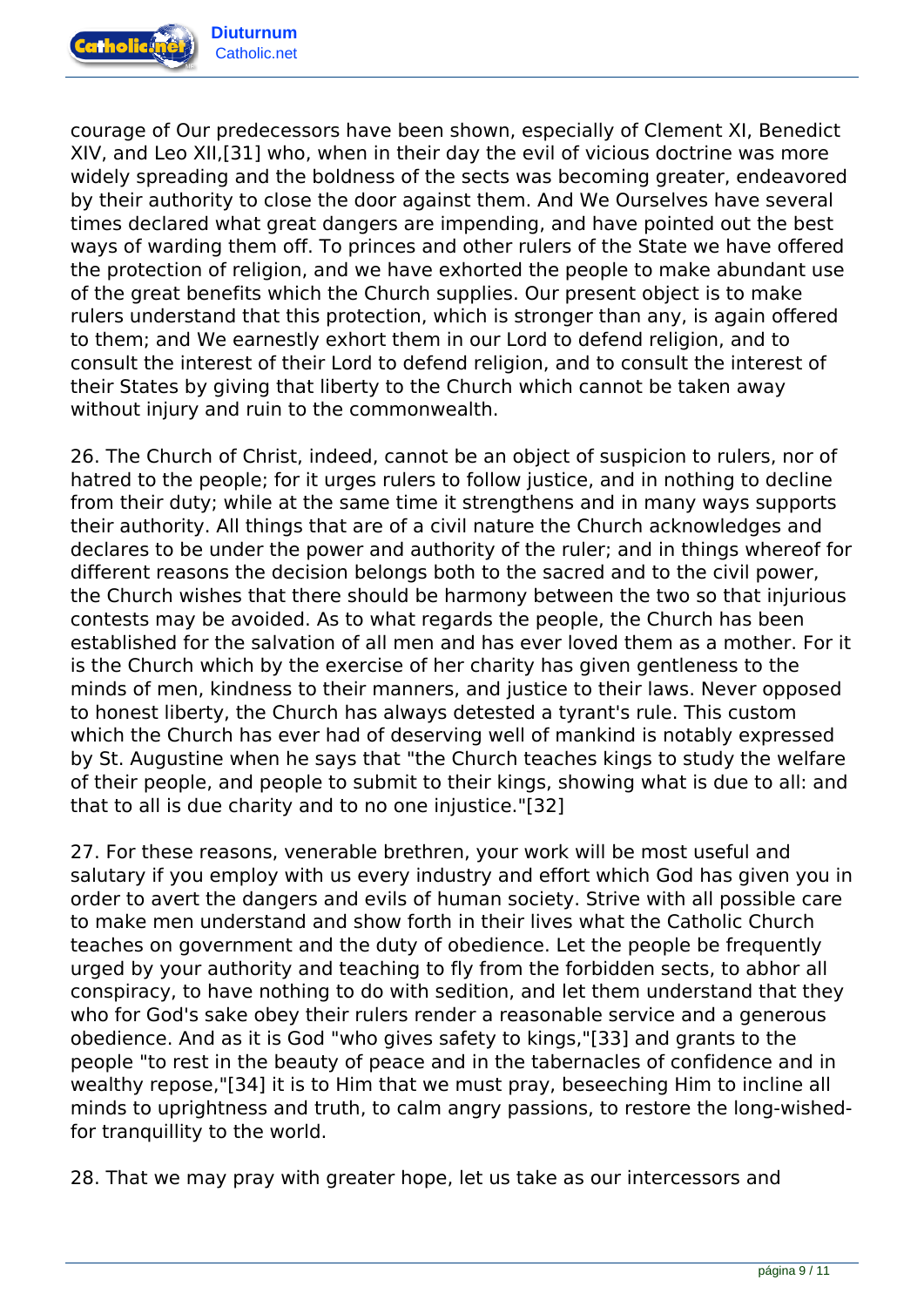

protectors of our welfare the Virgin Mary, the great Mother of God, the help of Christians, and protector of the human race; St. Joseph, her chaste spouse, in whose patronage the whole Church greatly trusts; and the Princes of the Apostles, Peter and Paul, the guardians and protectors of the Christian name.

Given at St. Peter's in Rome, the twenty-ninth day of June, 1881, the third year of Our pontificate.

## ENDNOTES:

· 1. An allusion to Alexander II (1818-81) Emperor of Russia a liberally minded sovereign and a great social reformer, who was murdered March 13, 1881, by a group of nihilists, in St. Petersburg.

· 2. The name of Philosophers is usually given to a group of eighteenth- century French writers, especially Voltaire, d'Alembert and Diderot. Their main views are contained in the "Encyclopedie" (1751-72).

- · 3. See Introduction, p. 13-15.
- · 4. Prov. 8:15-16.
- · 5. Wisd. 6:3-4.
- · 6. Ecclus. 7:14.
- $\cdot$  7. John 19:11.
- · 8. Tract. 116 in Joan., n. 5 (PL 35, 1942).
- $\cdot$  9. Rom. 13:1-4.
- · 10. "De civ., Dei," 5, 21 (PL 41, 167).
- · 11. In "Epist. ad Rom.," Homil. 23, n. 1 (PG 60, 615).
- $\cdot$  12. In "Epist. lib. II," epist. 61.
- · 13. James 4:12.
- $\cdot$  14. Eph. 3:15.
- · 15. An allusion to the doctrine of "Social contract," developed by Jean- Jacques